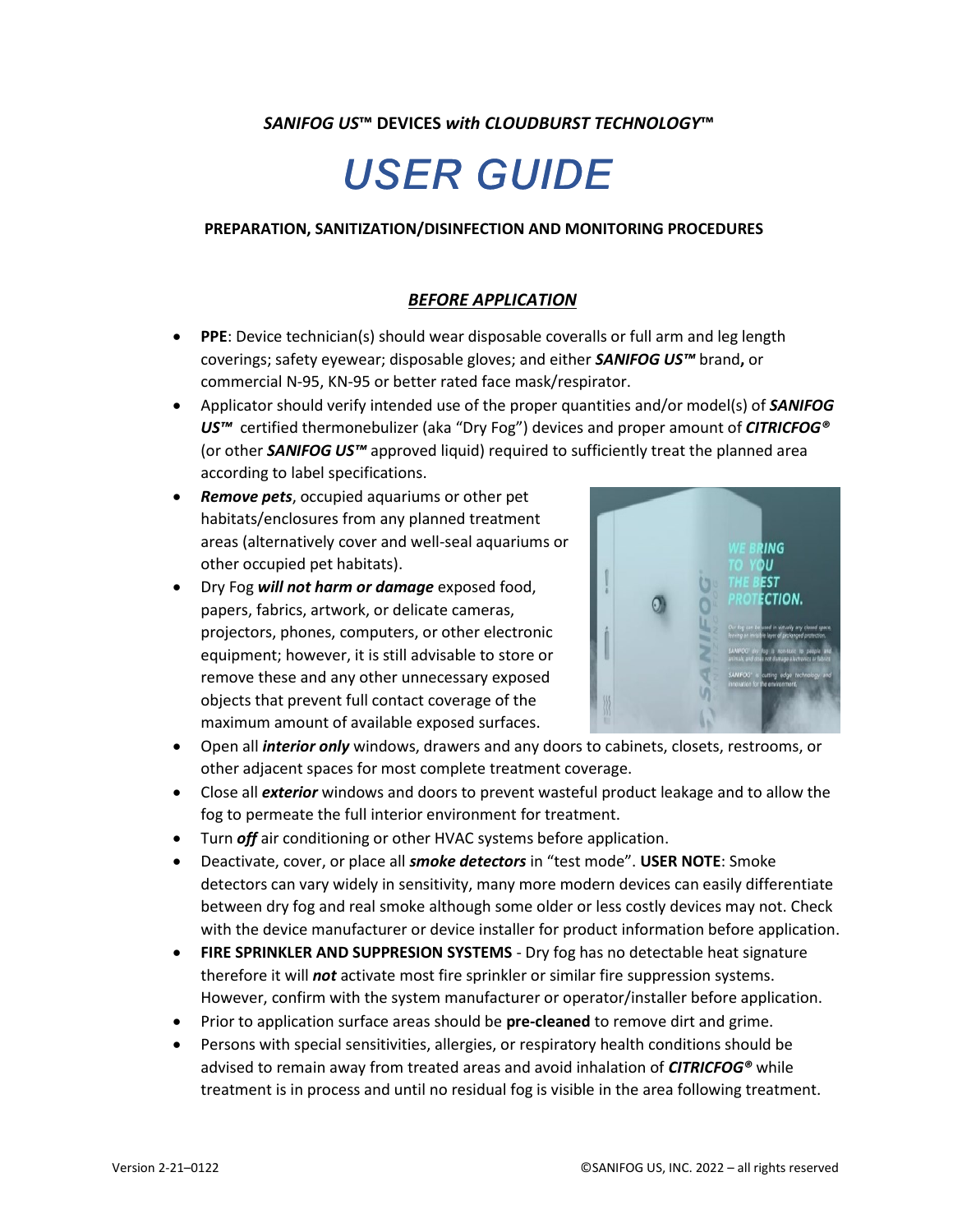- *CITRICFOG®* is non-flammable; however, it is advisable not to smoke, drink or consume food while the application is in process.
- Applicator should **carefully plan the route** to be followed during application *within the time to be allocated for the particular application (i.e., "shoot time")* - taking care to verify that all planned walking areas are clear of debris or obstacles.
- **DO NOT OVERSHOOT** a particular area to avoid product waste and over-extending fog dissipation time; resulting fog from application will rise and expand rapidly to fill the full treatment area. **Plan for "shoot time" to expire at or near point of exit**. **Fog will create** *significantly reduced visibility* **during the application process**, always move away from the fog whenever possible during application.



#### *DURING APPLICATION*

- Apply immediately following pre-cleaning & surfaces have dried. Areas to be treated should be unoccupied by individuals other than the Applicators or assisting personnel while treatment is occurring.
- **MUST** be applied only using *SANIFOG US™* certified thermonebulizer (aka "Dry Fog") devices with *Cloudburst Technology*™ - *it is a violation of Federal law to deviate from the directions for use of CITRICFOG®, or other SANIFOG US™ approved liquids*.
- Confirm connection of an adequate supply of *CITRICFOG®, or other SANIFOG US™ approved liquids* for the planned treatment area.
- **PROGRAMMING** *SANIFOG US™* **DEVICE**: Input the device flowrate to equal 1 second for every approximately 215 ft2 of surface area [approx. 20 sq. meters] and ceiling height up to approximately 15 ft. [4.5m] for treatment. Add 1 additional second for each estimated 15 feet of additional ceiling height, unless indicated differently by the particular *SANIFOG US™* device model specifications. The aggregate volume of fog actually dispersed (without changing the concentration dispersal rate) may be slightly varied by the trained Applicator technician depending upon the size and configuration of the areas to be treated as needed.
- Application is typically most efficient by evenly dispersing fog while moving the application device gently, left to right in a repeated "S-shape" pattern beginning from approximately three-quarter of the distance into the intended treatment area and moving away from the emitting fog toward the intended exit point upon application completion. **USER TIP**: Devices can occasionally tilt slightly upward to disperse fog more directly up where ceiling height is significant or upper areas (alcoves or balconies) are also being treated.
- Applicator should remain on scene and review the expansion of the fog and extent of coverage after application to ensure complete and intended coverage.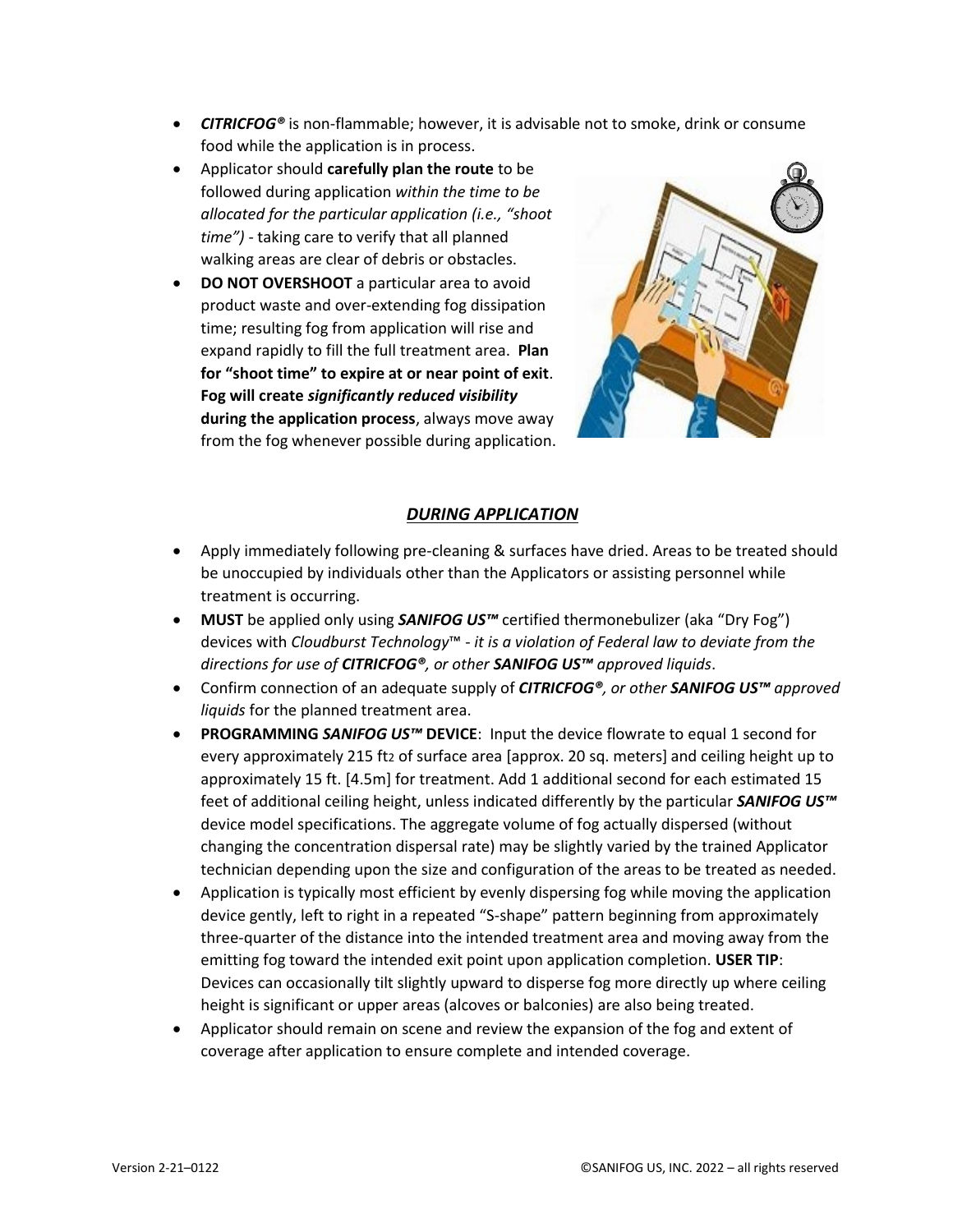The actual application period will typically take just a few seconds to a several minutes depending upon the number of machines being used and size of the area being treated. The full process usually takes no more than 20-30 minutes after final application to complete. During this period *CITRICFOG®* is acting to sanitize and disinfect the entire environment and should remain uninterrupted.



### *AFTER APPLICATION*

- *After 10 minutes* from final application, the air conditioning or HVAC system may be *turned "on"*, exterior doors, and/or windows can be opened to help facilitate evacuation of any remaining residual fog and to help further sanitize and disinfect the vents and filters of the HVAC system.
- *RE-ENTRY:* **For optimum protection, the treated area should remain unoccupied and undisturbed for a minimum of 20 minutes after final application**. After 20 minutes, *CITRICFOG®* (or other *SANIFOG US™* approved liquid) treated facilities may be safely reentered for human and/or animal occupancy immediately following visual evacuation of the applied fog from the treatment area.
- *No wiping* of treated surfaces is necessary after application.
- It is preferable to limit sweeping or mopping of ground surface areas of the treated area for a few days after disinfecting/sanitizing to minimize elimination of the active ingredients that protect the spaces and surfaces.
- Routine cleaning of treated surfaces should be done with effective products against viruses, bacteria, or germs, but avoid using simple soap and water or alcohol-based disinfectants and cleaners, and treated surfaces should not be subjected to moisture for prolonged periods of time.

**CAUTION**: Ready to Use (RTU) liquid product can cause mild to moderate eye irritation. Avoid direct liquid contact with eyes, skin, or clothing; however the liquid is dermatologically proven to be nonirritating when used as directed. Wash thoroughly with soap and water after handling and before eating, drinking, chewing gum, using tobacco, or using the toilet. *Review all First Aid Instructions before use* [see next page and/or product label].